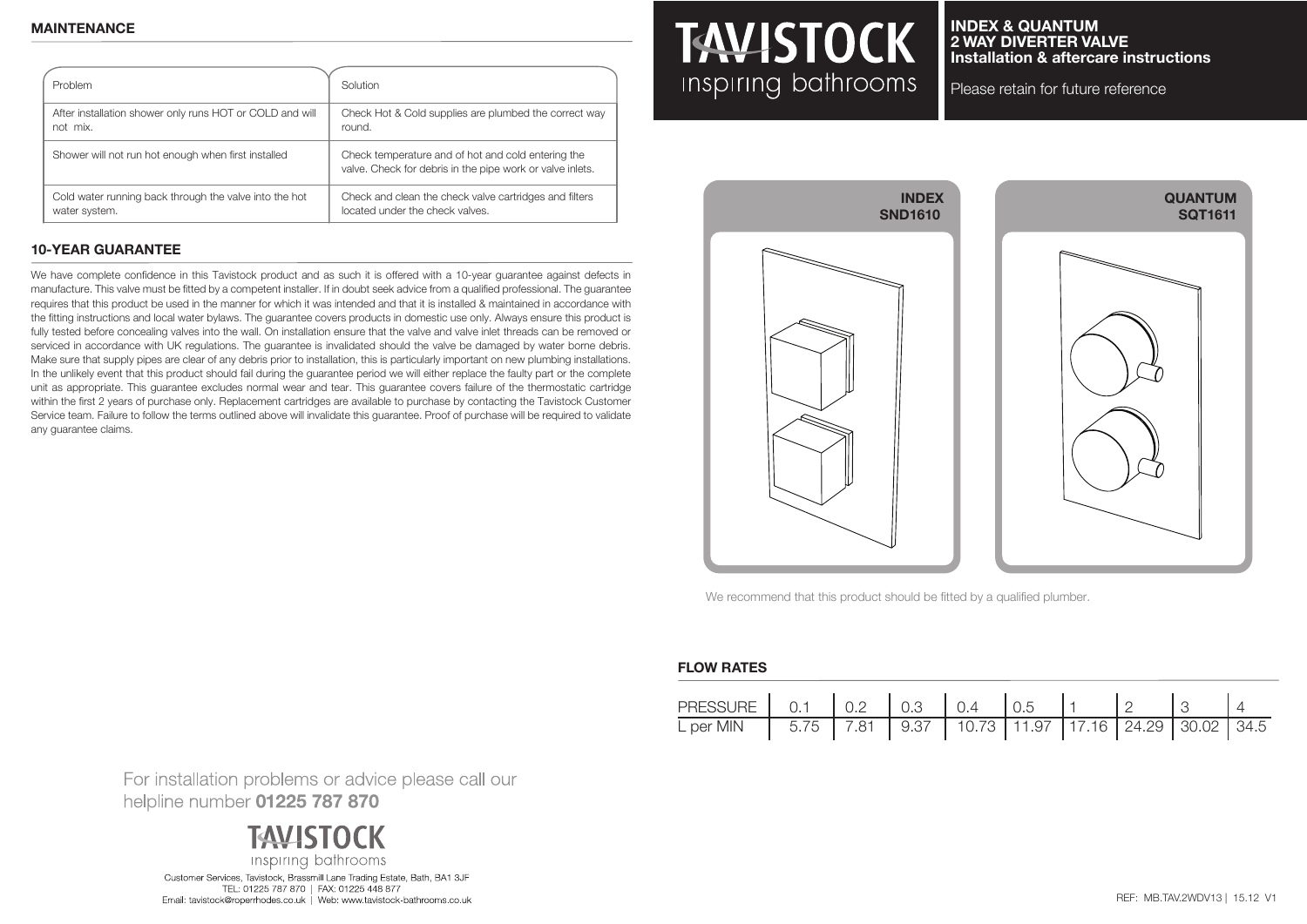#### **INTRODUCTION**

This guide provides instruction for the installation operation and maintenance of your Tavistock concealed 2 way diverter valve.

This shower valves must be installed in accordance with the Water Supply (Water Fittings) Regulations 1999 .

#### **OPERATING CONDITIONS OF USE**

Before installation the operating conditions of use must be checked. The table below contains details of the necessary conditions of operation. This valve is suitable for use in both low pressure (BS 1287) and high pressure (BS 1111) operating conditions.

#### **UNBALANCED WATER SUPPLY**

Valves must always be operated within either the range for BS 1287 OR BS1111 as described in the table below. Valves cannot operate effectively where a hot or cold pressure system crosses the boundaries of the two ranges. In addition the maximum ratio of unbalanced hot and cold water pressures for the valves to operate effectively is 2:1. Hot or cold pressure must be reduced or boosted so as to work within the required range.

#### **MAXIMUM WATER PRESSURE**

Concealed Dual Control shower valves are suitable for use with all water supply systems up to a maximum of 4.0 Bar. Operating pressures above 4.0 Bar will require the installation of pressure reducing valves.

|                                     | Low Pressure BS1287 | High Pressure BS1111 |
|-------------------------------------|---------------------|----------------------|
| MAX Static (BAR)                    | 10                  | 10                   |
| Flow Pressure (BAR)<br>Hot and Cold | $0.1 - 1.0$         | $0.1 - 4.0$          |
| Hot Supply (°C)                     | $55 - 65$           | $55 - 65$            |
| Cold Supply (°C)                    | MAX 25              | MAX 25               |
| Mixed Water (°C)                    | <b>MAX 44</b>       | <b>MAX 44</b>        |

## **VALVE INSTALLATION GUIDELINES AND COMPLIANCE**

The valve must be installed so that it is readily accessible for commissioning and maintenance. The valve must be installed with isolation valves on both the hot and cold water systems as close as possible to the valve; so as to allow the valve to be commissioned and tested correctly. The valve is supplied with integral strainers on the hot and cold water supplies therefore in-line strainers should not be required. The valve is fitted with integral check valve cartridges which command the water supply, therefore the thermostatic valve is protected against cross-flow due to unbalanced line pressures as required by the Water Supply (Water Fittings) Regulations 1999.

## **TESTING**

It is recommended that showers do not exceed 42°C. The valve temperature should never exceed 46°C. After commissioning, carry out the cold failure test to ensure the valve is operating correctly and check the valve after installation to ensure it operates at the correct outlet temperature.

#### **SETTING THERMOSTAT TEMPERATURE & INSTALLATION OF HANDLES**

#### Fitting the Temperature Control Handle:

The valve is factory set to reach a maximum temperature of 42ºC. Attach the handle to the temperature spindle and secure in position so that when the valve is at its hottest, the handle arm is pointing towards the 'HOT' marking on the cover plate.

#### Fitting the Flow Control Handles:

Fit the remaining handle onto the on-off flow control spindle. Secure the handle so that when the flow is shut off the arm of the handle is pointing to the 'OFF' position.

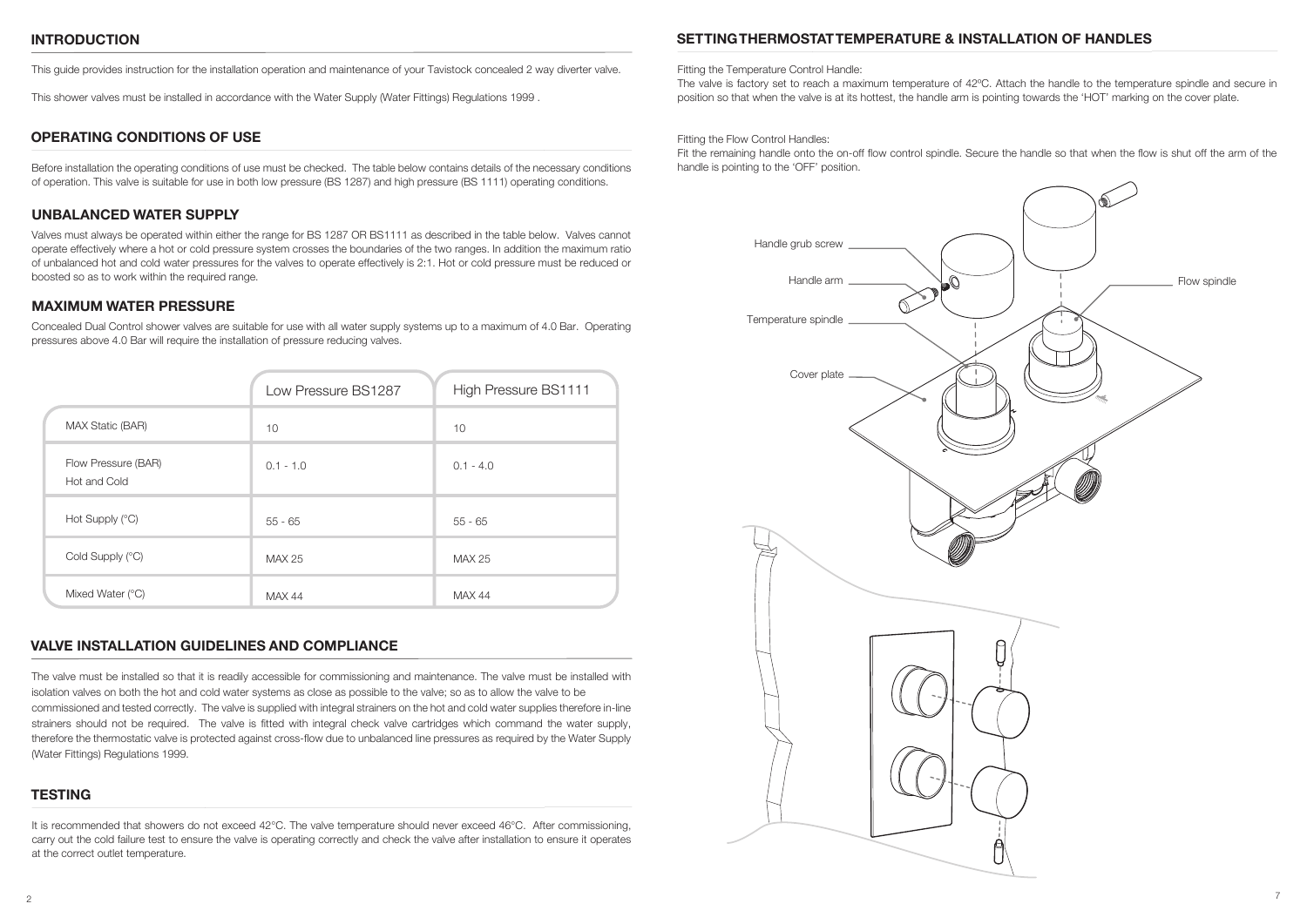HANDSET (VIA WALL ELBOW) ACCORDING TO SYMBOLS ON COVER PLATE

3

10.Apply a small bead of silicone behind the front cover plate and slide over the body into position. Smooth off against the wall finish.

#### **TESTING METHOD**

The valve should be tested to ensure correct operation at commissioning and thereafter at stated intervals decided by the user but never at greater than 12 monthly intervals. The testing will only require a normal thermometer with a scale greater than 65°C. The temperature sensitive element of the thermometer should always be fully inserted into the water flow.

1. Measure the mixed water temperature.

2. Carry out a cold fail/safe shut-off test by using the isolation valve to shut off the water to the cold supply. Wait 5 seconds, if water is still flowing check that the water temperature is below 42°C. The flow should stop or reduce to a trickle.

3. Open the cold water isolation valve and measure mixed water temperature. If there is no significant change from the original settings and fail/safe shut off is functioning the valve is working correctly and no further service is required. If the fail/safe function does not work, a full service or re-commissioning is required.

We recommend that in these circumstances you contact a plumber for advice as servicing should only be undertaken by a competent person.

# **WATER SUPPLY - (WATER FITTINGS) REGULATIONS 1999**

This valve complies with the requirements of the above regulations and installation should be carried out in strict compliance with them.

#### **COMMISSIONING**

Most problems associated with the operation of thermostatic shower valves are caused by debris in the new pipe work getting into the thermostat. These problems are easily avoided by thoroughly flushing the pipe work BEFORE the shower valve is fitted. Ensure the valve is fully tested and working before final fix of the cover plate and handle assembly.

#### **OPERATING**

**IMPORTANT** 



ENSURE TO CONNECT RIGHT OUTLET TO FIXED HEAD AND LEFT OUTLET TO